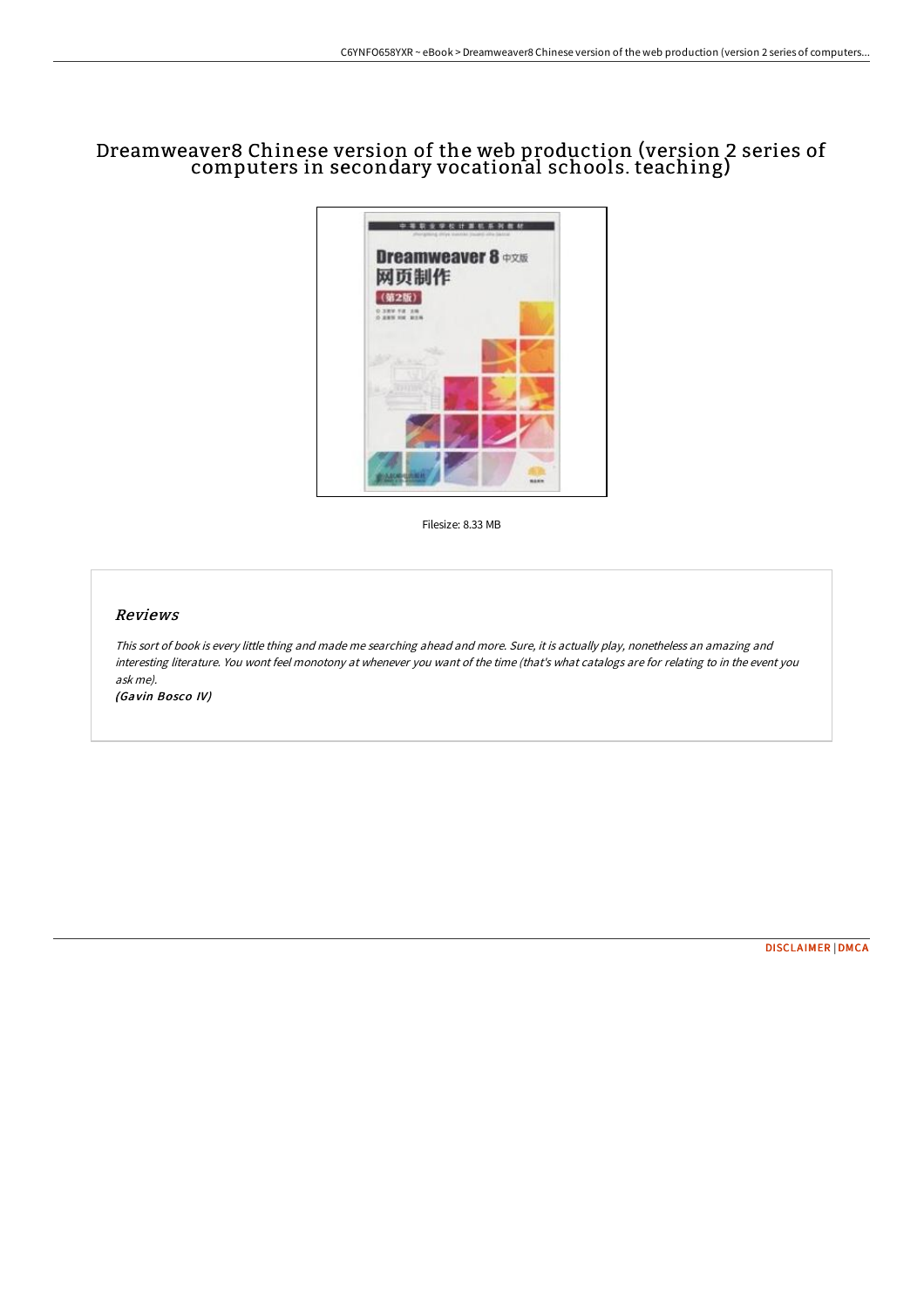# DREAMWEAVER8 CHINESE VERSION OF THE WEB PRODUCTION (VERSION 2 SERIES OF COMPUTERS IN SECONDARY VOCATIONAL SCHOOLS. TEACHING)



paperback. Book Condition: New. Ship out in 2 business day, And Fast shipping, Free Tracking number will be provided after the shipment.Pages Number: 186 Publisher: People's Post Pub. Date :2011-10-01 version 2. Jun Wang editor of the school and in the wave Dreamweaver 8 Chinese version of the web production (2nd Edition) use case method. the 14 chapters constitute the main include the basics of web page production. page insert in the text. images. media. hyperlinks. forms. and other page elements and their attributes set method. the use of tables. frames. CSS and Div Tag page layout approach. using libraries and templates method of making web pages. use the layers and the timeline to create Web animation methods. and use of improved methods of web page functionality. in the visual environment to create dynamic Web sites and test and publish the methods. Dreamweaver 8 Chinese version of the web production (2nd Edition) suitable as a secondary vocational school web design and production course materials. web design enthusiasts can also act as a primer. Contents: Chapter 1. the basics of Dreamweaver 11.1 11.1.1 the basic concepts and elements of the basic concepts of web page elements 51.2 11.1.2 Classification and Web page authoring tools 61.2.1 Classification 61.2.2 Web authoring tools web site building process 71.3 71.3 and related regulations Web site-building process 71.3.2 .1 building regulations 91.4 HTML document structure 91.4.2 91.4.1 HTML-based font. font size and color of headings and paragraphs 111.4.3 111.5 121.5.2 know Dreamweaver 8121.5.1 working interface toolbar 131.5.3 Common panel 15 Exercises 15 Chapter 2 Creating a Site Definition Site 162.1.1 162.1 162.1.2 create site management to build the site structure. site 192.2 202.2.1 212.2.2 to set preferences to create folders and files 24 Exercises 26 Chapter 3 A simple page layout setting page properties 273.2 273.1...

 $PDF$ Read [Dreamweaver8](http://bookera.tech/dreamweaver8-chinese-version-of-the-web-producti.html) Chinese version of the web production (version 2 series of computers in secondary vocational schools. teaching) Online

Download PDF [Dreamweaver8](http://bookera.tech/dreamweaver8-chinese-version-of-the-web-producti.html) Chinese version of the web production (version 2 series of computers in secondary vocational schools. teaching)